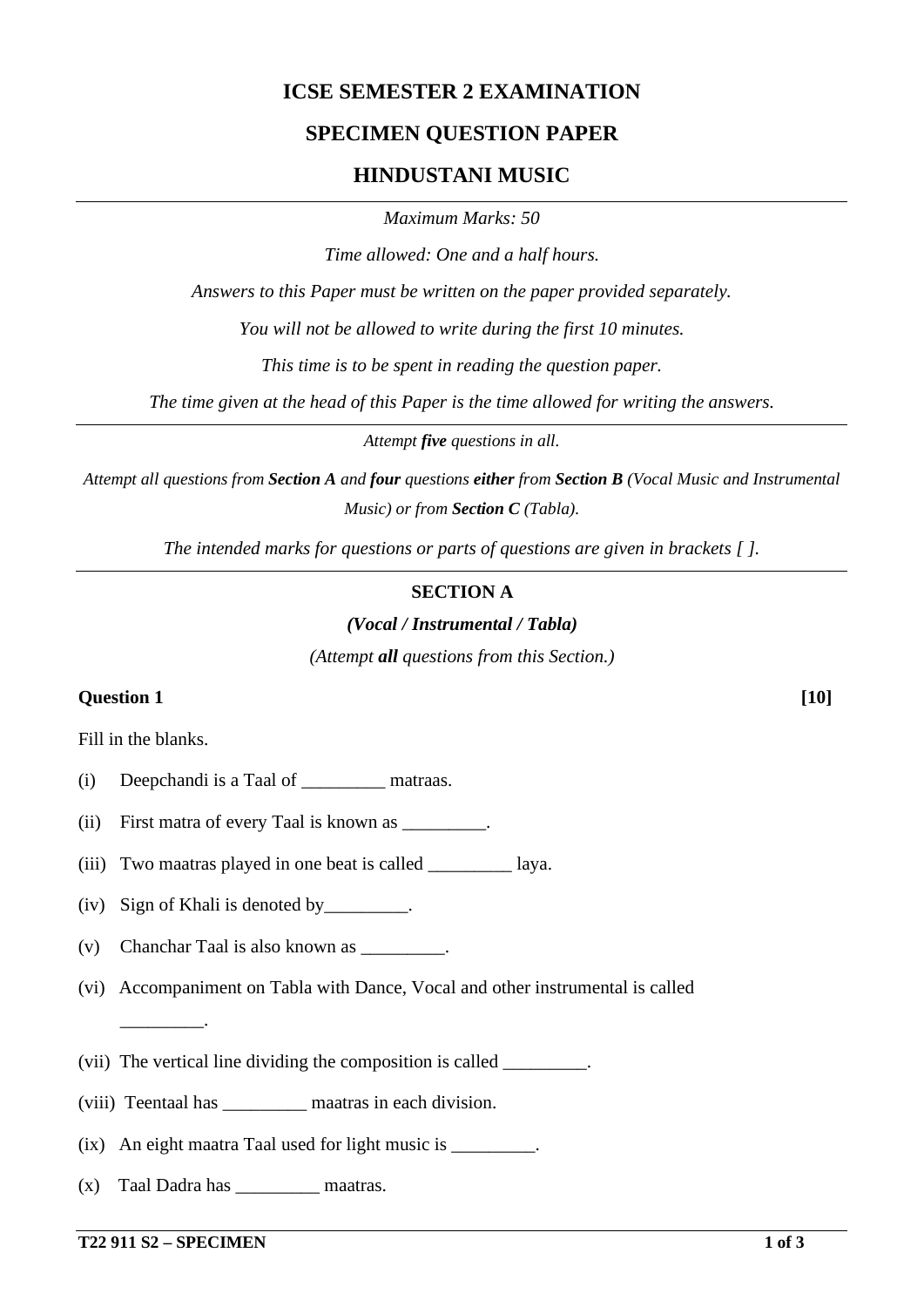### **SECTION B**

| For candidates offering Vocal/ Instrumental music (excluding Tabla).                                       |        |  |
|------------------------------------------------------------------------------------------------------------|--------|--|
| (Attempt any four questions from this Section.)                                                            |        |  |
| <b>Question 2</b>                                                                                          | $[10]$ |  |
| Give the description of a Raag belonging to Kalyan Thaat.                                                  |        |  |
|                                                                                                            |        |  |
| <b>Question 3</b>                                                                                          | $[10]$ |  |
| Identify the following raags by the given note(swar) combinations and also write their<br>Aaroh and Avroh. |        |  |
| Pa Ga Re Ga Sa Re Dha Sa<br>(i)                                                                            |        |  |
| Dha Ni Sa Ma, Ga Ma Ga Sa<br>(ii)                                                                          |        |  |
|                                                                                                            |        |  |
| <b>Question 4</b>                                                                                          | $[10]$ |  |
| Draw a well labeled Diagram of your instrument and describe the utility of each part.                      |        |  |
|                                                                                                            |        |  |
| <b>Question 5</b>                                                                                          | [10]   |  |
| Give a brief account of the life of Pt. Vishnu Digamber Paluskar and his work and                          |        |  |
| contribution.                                                                                              |        |  |
|                                                                                                            |        |  |
| <b>Question 6</b>                                                                                          | $[10]$ |  |
| Define any one of the following Term:                                                                      |        |  |
| Dhrupad<br>(i)                                                                                             |        |  |
| Maseetkhani Gat<br>(ii)                                                                                    |        |  |
|                                                                                                            |        |  |
| <b>Question 7</b><br>$[10]$                                                                                |        |  |
| Give the complete notation in Vilambit, Dugun and Chaugun laya of Dadra Taal.                              |        |  |